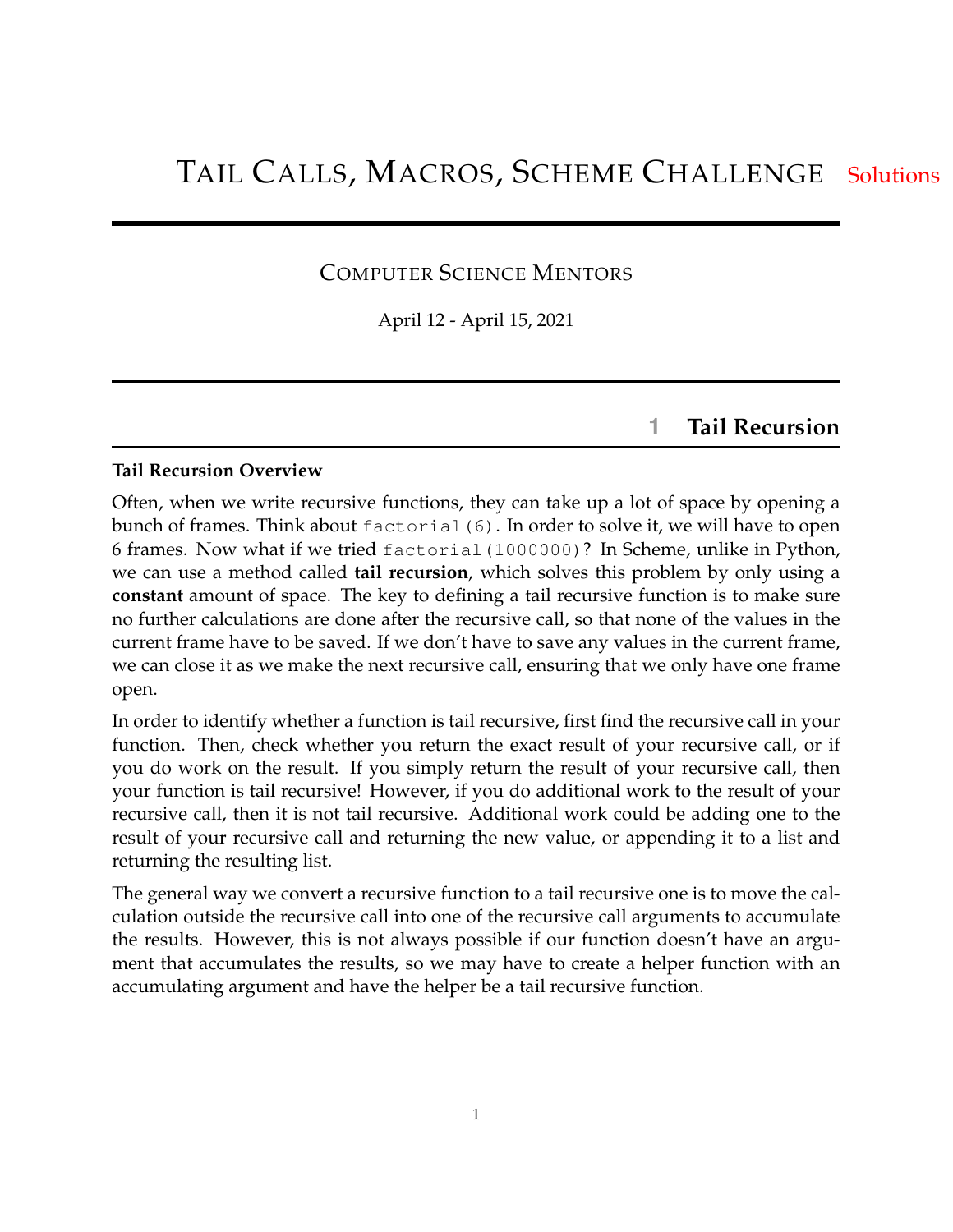1. What is a tail call? What is a tail context? What is a tail recursive function?

A tail call is a call expression in a tail context.

A tail context is usually the final action of a procedure/function.

A tail recursive function is a function where all its recursive calls are in tail contexts.

2. Why are tail calls useful for recursive functions?

When a function is tail recursive, it can effectively discard all the past recursive frames and only keep the current frame in memory. This means we can use a constant amount of memory with recursion, and that we can deal with an unbounded number of tail calls with our Scheme interpreter.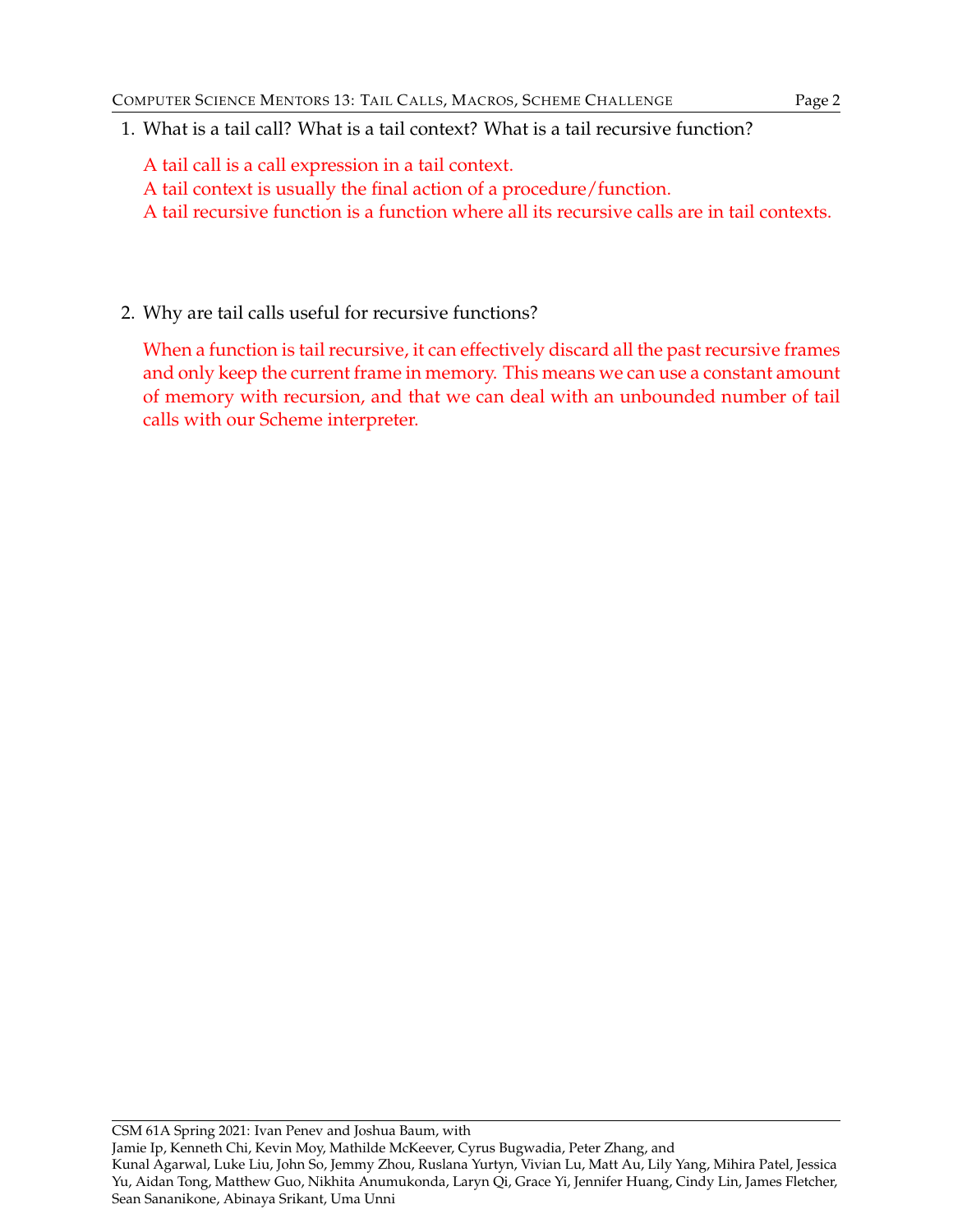```
3. Consider the following function:
  (define (count-instance lst x)
    (cond ((null? lst) 0)
           ((equal? (car lst) x) (+ 1 (count-instance
                                                (cdr lst) x)))
           (else (count-instance (cdr lst) x))))
```
What is the purpose of count-instance? Is it tail recursive? Why or why not? Optional: draw out the environment diagram of this count-instance with  $1st =$  $(1 \t2 \t1)$  and  $x = 1$ .

count-instance returns the number of times x appears in lst. It is not tail recursive. The call to count-instance is an arguments to a function call, so it will not be the final thing we do in every frame (we will have to apply  $+$ after evaluating it.)

4. Rewrite count-instance to be tail recursive. (Hint: helper functions are often useful in implementing Tail Recursion.)

```
(define (count-tail lst x)
```

```
)
(define (count-tail lst x)
  (define (count-helper lst instances)
    (cond ((null? lst) instances)
      ((equal? (car lst) x) (count-helper (cdr lst) (+
         instances 1)))
      (else (count-helper (cdr lst) instances))))
  (count-helper lst 0))
```
#### CSM 61A Spring 2021: Ivan Penev and Joshua Baum, with Jamie Ip, Kenneth Chi, Kevin Moy, Mathilde McKeever, Cyrus Bugwadia, Peter Zhang, and Kunal Agarwal, Luke Liu, John So, Jemmy Zhou, Ruslana Yurtyn, Vivian Lu, Matt Au, Lily Yang, Mihira Patel, Jessica Yu, Aidan Tong, Matthew Guo, Nikhita Anumukonda, Laryn Qi, Grace Yi, Jennifer Huang, Cindy Lin, James Fletcher, Sean Sananikone, Abinaya Srikant, Uma Unni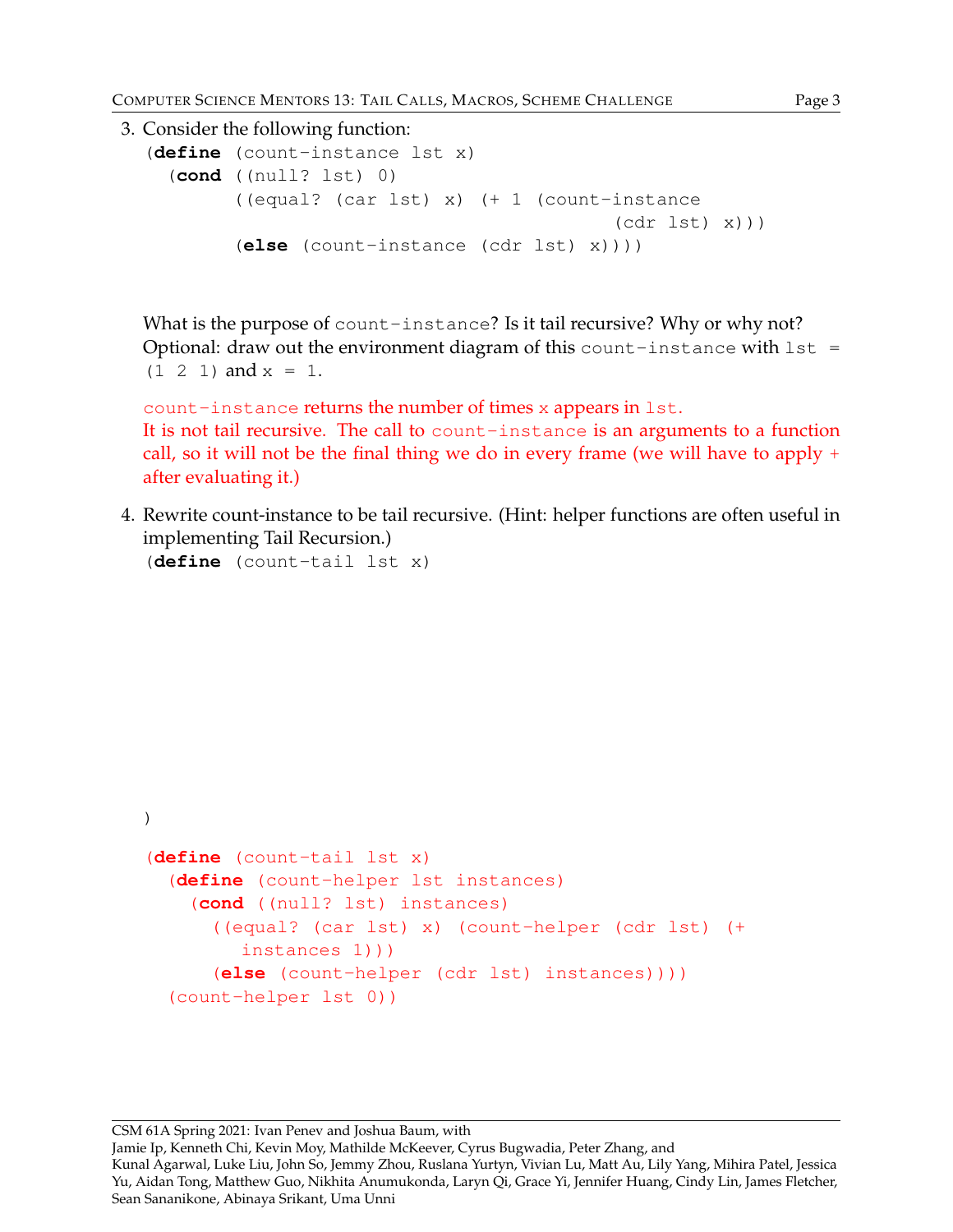5. Implement filter, which takes in a one-argument function f and a list lst, and returns a new list containing only the elements in 1st for which f returns true. Your function must be tail recursive.

You may wish to use the built-in append function, which takes in two lists and returns a new list containing the elements of the first list followed by the elements of the second.

```
;Doctests
scm> (filter (lambda (x) (> x 2)) '(1 2 3 4 5))
(3 4 5)
(define (filter f lst)
)
(define (filter f lst)
  (define (filter-tail lst so-far)
     (cond ((null? lst) so-far)
           ((f (car lst)) (filter-tail (cdr lst)
                           (append so-far (list (car lst)))))
           (else (filter-tail (cdr lst) so-far))))
  (filter-tail lst nil))
```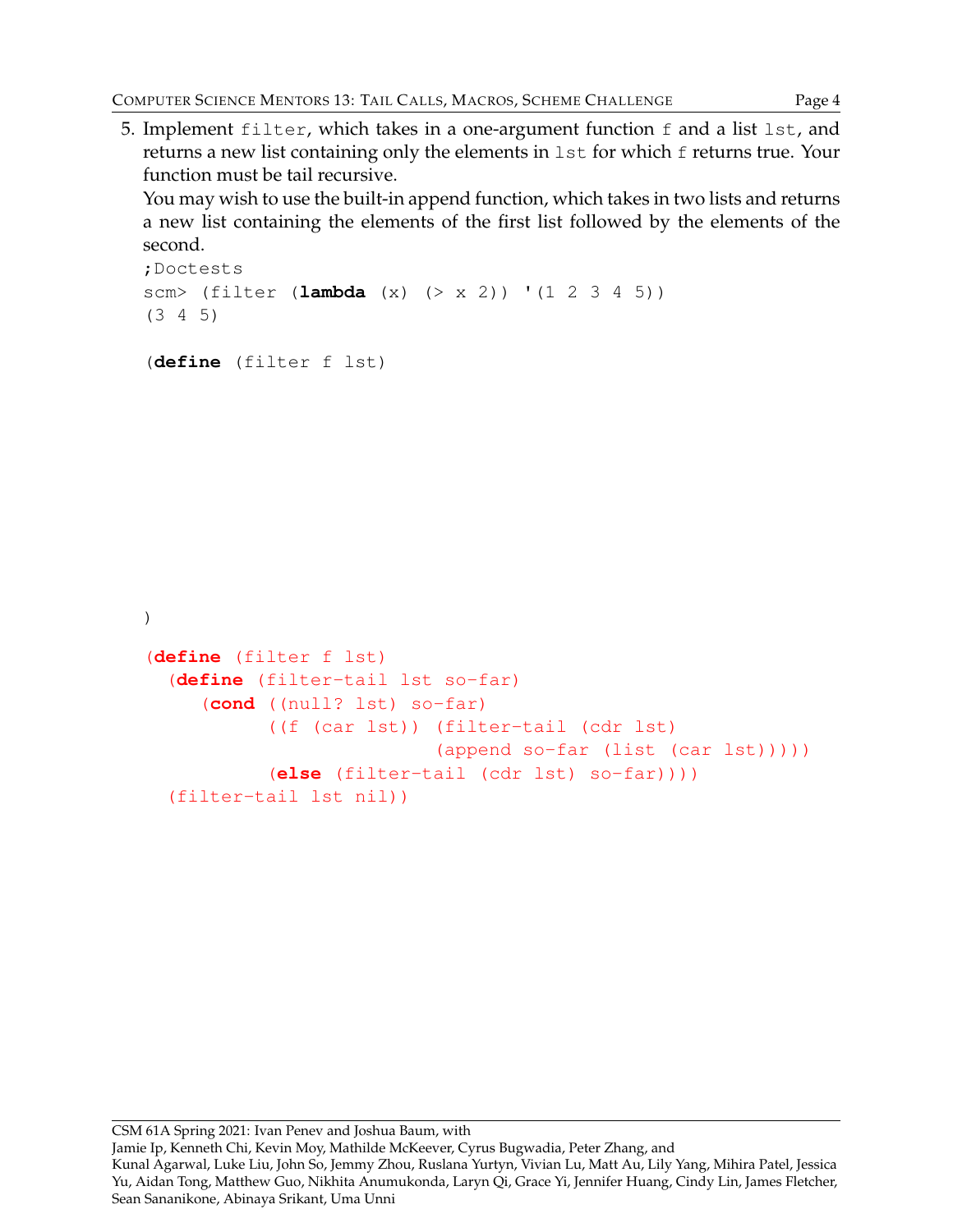**Macros Overview** Whereas normal Scheme evaluation entails evaluating the operator, then evaluating the operands, before finally applying the operator on operands, macros evaluation involves three steps:

- 1. Evaluate the operator
- 2. Evaluate the body of the macro procedure without evaluating the operands
- 3. Evaluate the expression produced by the body and return the result.

Because the body is evaluated without evaluating the operands at first, macros are powerful and allow us to do more than scheme procedures, like implementing new special forms, control the order of evaluation, and more.

**Quoting, Quasiquoting, Unquoting** All Scheme expressions are lists except for atomic expressions like numbers and symbols; so call expressions and special forms are lists too; Example:  $(+ 12)$ 

The (quote expression) special form, also denoted by a **´**, simply returns expression - it does not evaluate it. This means we can write a Scheme expression and have the expression remain as an expression; if an expression is a call expression or special form, this means the expression will remain a list.

The (quasiquote expression) special form, **`**, has the same effect as quote, except that any expression within expression can be unquoted by preceding it with , or the unquote special form; any unquoted expression is evaluated, whereas everything else within expression is not, as normal. Quasiquote and unquote are often used in the body of macro procedures to selectively evaluate certain parts.

(eval expression) is a procedure that simply evaluates its argument. Note that since eval is a procedure, expression is evaluated first before applying eval.

Below is a simple example of a macro. Note that even though we pass in (print 'hello) as an operands, we don't evaluate the expression and print right away. Instead we first evaluate the body of the macro procedure, and afterwards we evaluate the expression produced by the macro.

```
(define-macro (twice expr)
(list 'begin expr expr))
scm> (twice (print 'hello))
hello
hello
```
CSM 61A Spring 2021: Ivan Penev and Joshua Baum, with Jamie Ip, Kenneth Chi, Kevin Moy, Mathilde McKeever, Cyrus Bugwadia, Peter Zhang, and Kunal Agarwal, Luke Liu, John So, Jemmy Zhou, Ruslana Yurtyn, Vivian Lu, Matt Au, Lily Yang, Mihira Patel, Jessica Yu, Aidan Tong, Matthew Guo, Nikhita Anumukonda, Laryn Qi, Grace Yi, Jennifer Huang, Cindy Lin, James Fletcher, Sean Sananikone, Abinaya Srikant, Uma Unni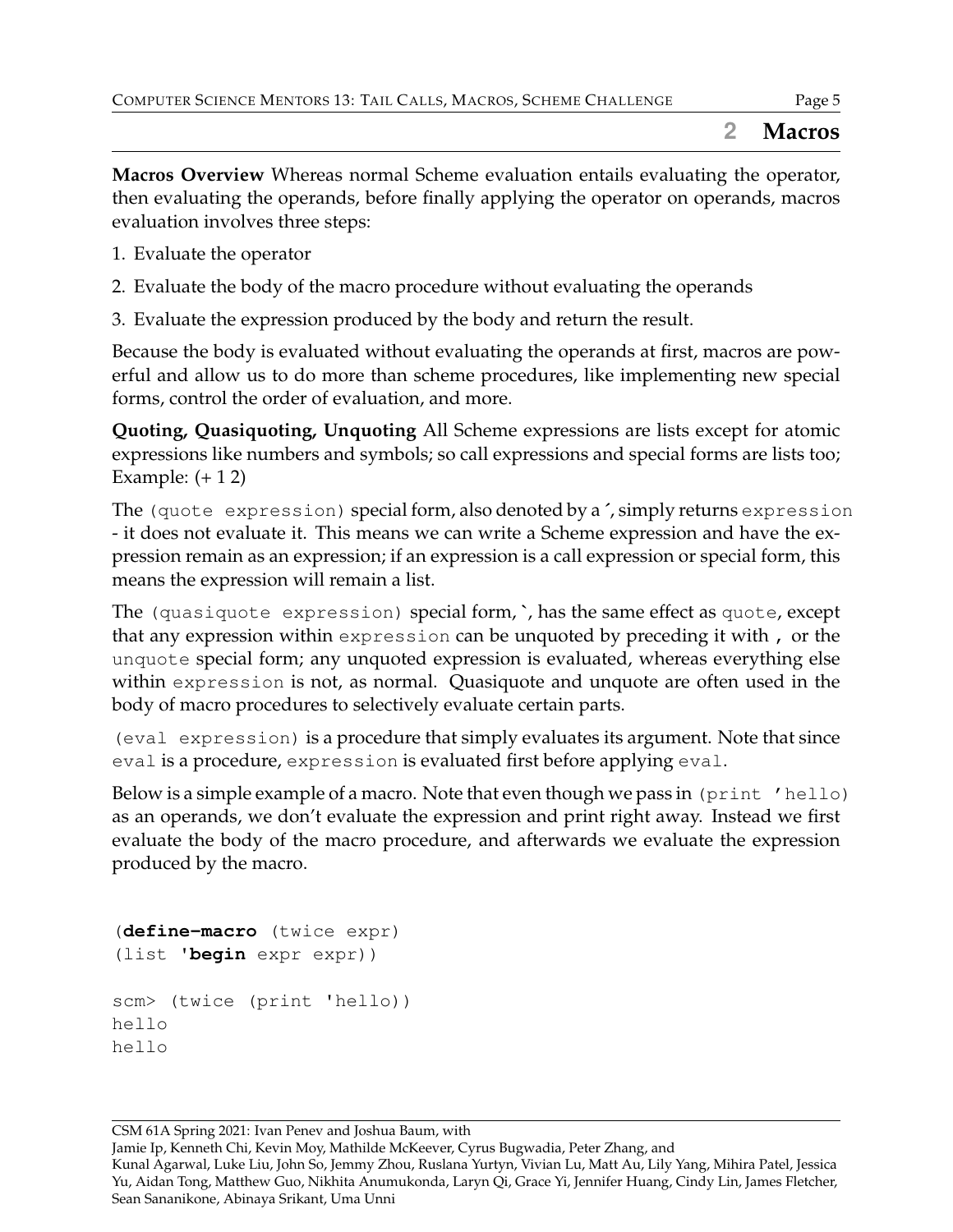```
1. What will Scheme output?
  scm> (define x 6)
  x
  scm> (define y 1)
  y
  scm> '(x \ y \ a)(x \ y \ a)scm> '(,x, y, a)(6 1 a)
  scm> '(, x y a)(6 y a)
  scm> '(, (if (-1 2) ' + ' -) 1 2)(+ 1 2)scm> (eval '(,(if (- 1 2) '+ '-) 1 2))
  3
  scm> (define (add-expr a1 a2)
                 (list '+ a1 a2))
  add-expr
  scm> (add-expr 3 4)
  (+ 3 4)scm> (eval (add-expr 3 4))
  7
  scm> (define-macro (add-macro a1 a2)
               (list '+ a1 a2))
  add-macro
  scm> (add-macro 3 4)
  7
```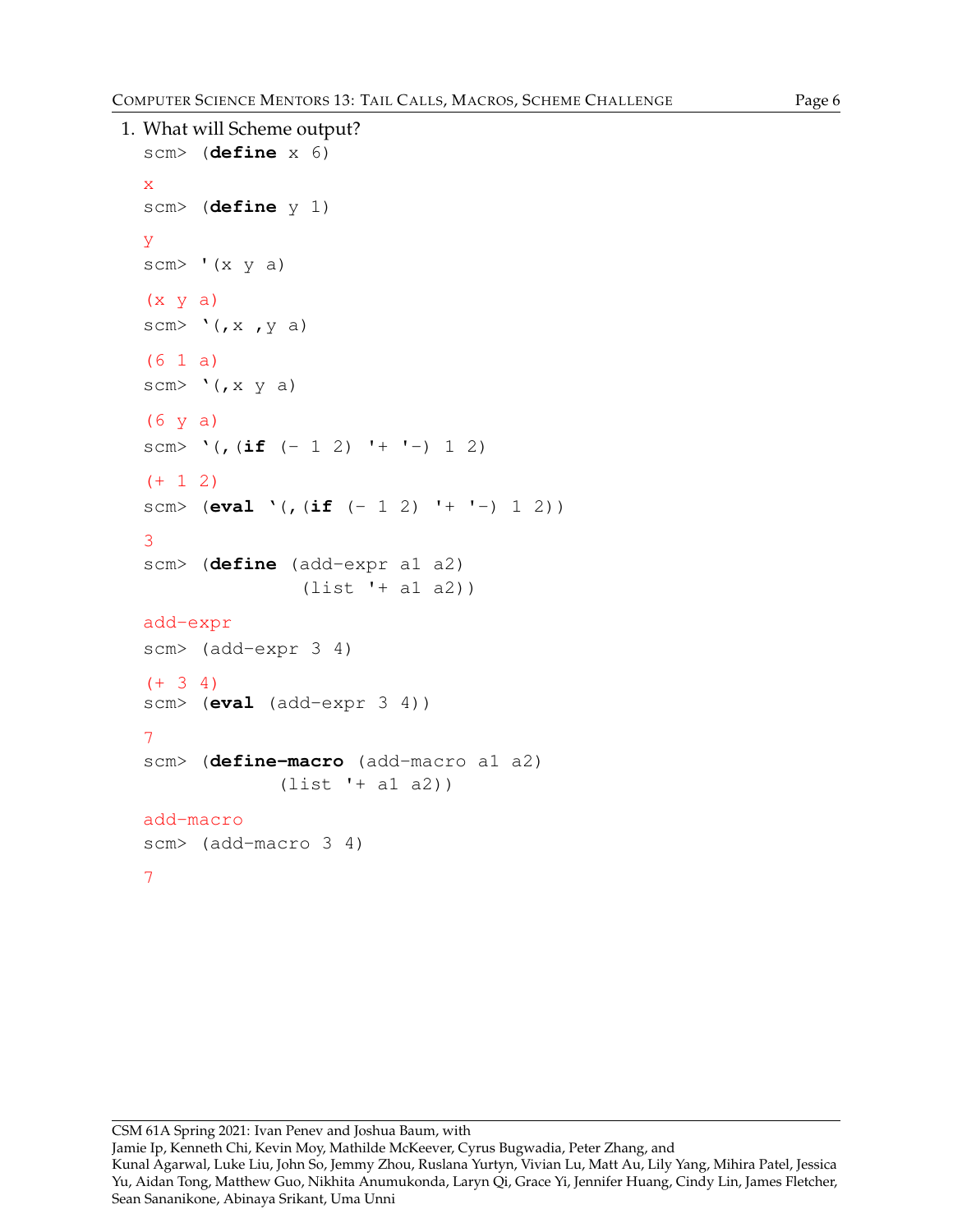2. Implement if-macro, which behaves similarly to the if special form in Scheme but has some additional properties. Here's how the if-macro is called:

if <cond1> <expr1> elif <cond2> <expr2> else <expr3> If cond1 evaluates to a truth-y value, expr1 is evaluated and returned. Otherwise, if cond2 evaluates to a truth-y value, expr2 is evaluated and returned. If neither condition is true, expr3 is evaluted and returned.

```
;Doctests
scm> (if-macro (= 1 0) 1 elif (= 1 1) 2 else 3)
2
scm> (if-macro (= 1 1) 1 elif (= 2 2) 2 else 3)
1
scm> (if-macro (= 1 0) (/ 1 0) elif (= 2 0) (/ 1 0) else 3)
3
```

```
(define-macro (if-macro cond1 expr1 elif cond2 expr2 else
  expr3)
```
)

#### CSM 61A Spring 2021: Ivan Penev and Joshua Baum, with Jamie Ip, Kenneth Chi, Kevin Moy, Mathilde McKeever, Cyrus Bugwadia, Peter Zhang, and Kunal Agarwal, Luke Liu, John So, Jemmy Zhou, Ruslana Yurtyn, Vivian Lu, Matt Au, Lily Yang, Mihira Patel, Jessica Yu, Aidan Tong, Matthew Guo, Nikhita Anumukonda, Laryn Qi, Grace Yi, Jennifer Huang, Cindy Lin, James Fletcher, Sean Sananikone, Abinaya Srikant, Uma Unni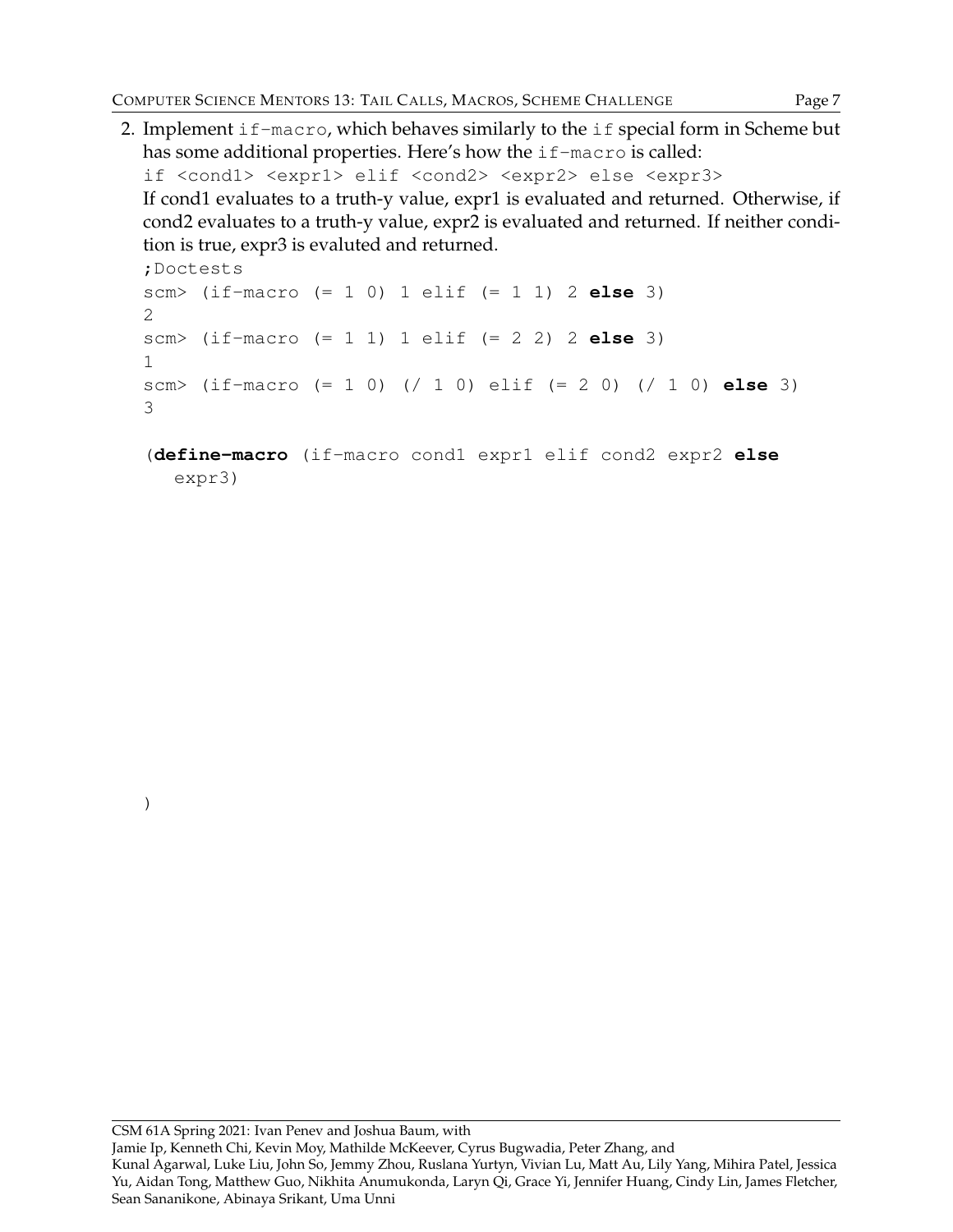```
(define-macro (if-macro cond1 expr1 elif cond2 expr2 else
   expr3)
    (list 'cond (list cond1 expr1)
              (list cond2 expr2)
              (list 'else expr3)))
Alternate solution with nested ifs:
(define-macro (if-macro cond1 expr1 elif cond2 expr2 else
   expr3)
    (list 'if cond1 expr1 (list 'if cond2 expr2 expr3)))
Alternate solution with quasiquoting:
(define-macro (if-macro cond1 expr1 elif cond2 expr2 else
   expr3)
    '(cond (,cond1 ,expr1)
              (,cond2 ,expr2)
              (else ,expr3)))
```
3. Could we have implemented if-macro using a function instead of a macro? Why or why not?

Without using macros, the inputs would be evaluated when we evaluated the function call. This is problematic for two reasons:

First, we only want to evaluate the expressions under certain conditions. If cond1 was false, we would not want to evaluate expr1. This might lead to errors!

Secondly, some of the inputs to the call would be names which have no binding in the global frame. Elif, for example, is not supposed to be interpreted as a name but rather as a symbol. This would cause our code to error if we ran it as is!

Of course, we could have written out a cond or nested  $\exists$  f expression instead of defining an if-macro. But the syntax for if-macro is more familiar, which is why we might want to do something like this!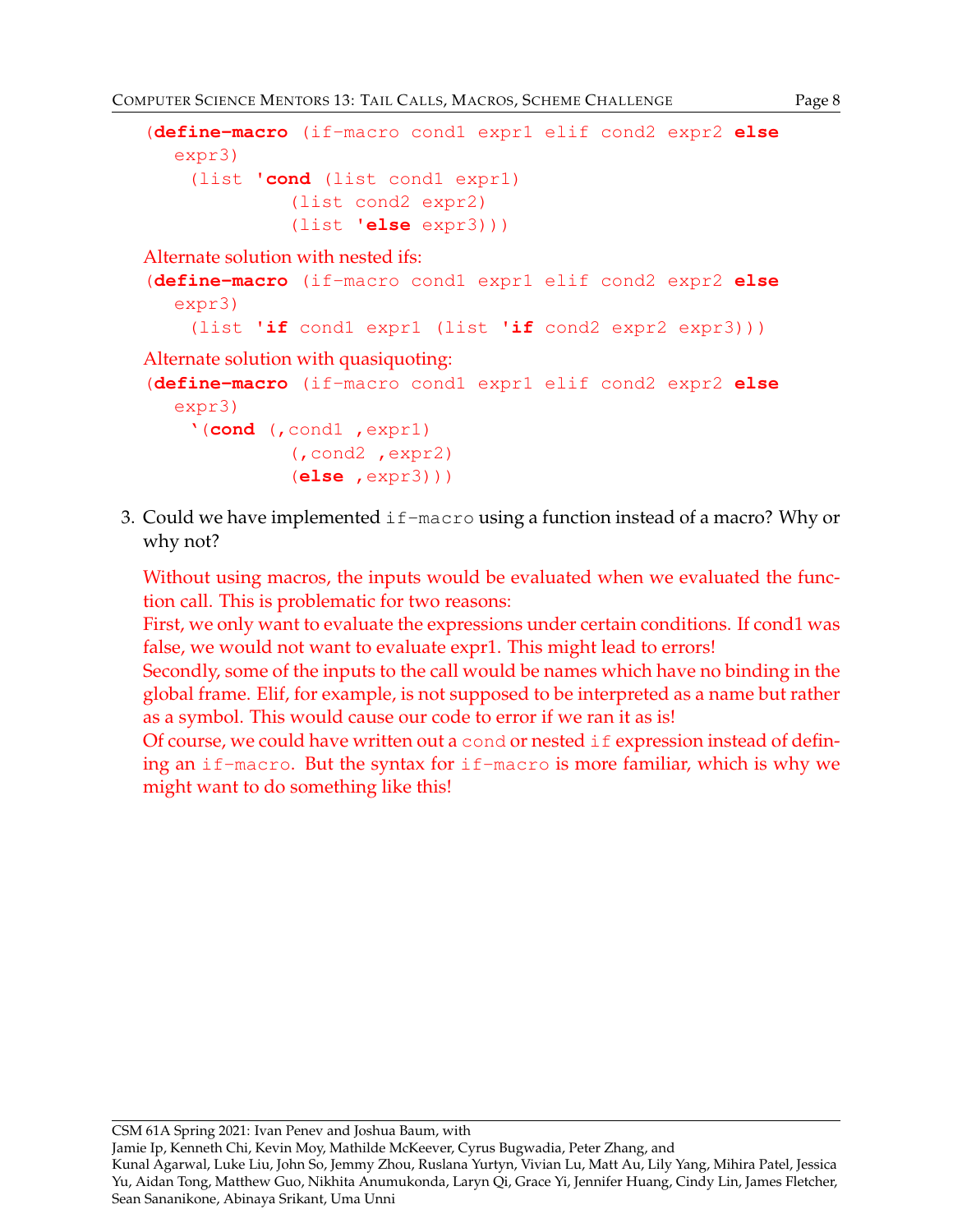4. Implement apply-twice, which is a macro that takes in a call expression with a single argument. It should return the result of applying the operator to the operand twice. ;Doctests scm> (**define** add-one (**lambda** (x) (+ x 1))) add-one scm> (apply-twice (add-one 1)) 3 scm> (apply-twice (print 'hi)) hi undefined (**define-macro** (apply-twice call-expr) '(**let** ((operator \_\_\_\_\_\_\_\_\_\_\_\_\_\_\_\_\_\_\_\_\_\_\_) (operand \_\_\_\_\_\_\_\_\_\_\_\_\_\_\_\_\_\_\_\_\_\_\_\_))  $\left(\begin{array}{ccc} \begin{pmatrix} 0 & 0 & 0 \\ 0 & 0 & 0 \\ 0 & 0 & 0 \\ 0 & 0 & 0 \\ 0 & 0 & 0 \\ 0 & 0 & 0 \\ 0 & 0 & 0 \\ 0 & 0 & 0 \\ 0 & 0 & 0 \\ 0 & 0 & 0 \\ 0 & 0 & 0 \\ 0 & 0 & 0 \\ 0 & 0 & 0 \\ 0 & 0 & 0 \\ 0 & 0 & 0 \\ 0 & 0 & 0 \\ 0 & 0 & 0 \\ 0 & 0 & 0 & 0 \\ 0 & 0 & 0 & 0 \\ 0 & 0 & 0 & 0 \\ 0 & 0 & 0 & 0 \\ 0 &$ 

```
(define-macro (apply-twice call-expr)
    '(let ((operator ,(car call-expr))
            (operand ,(car (cdr call-expr))))
          (operator (operator operand))))
```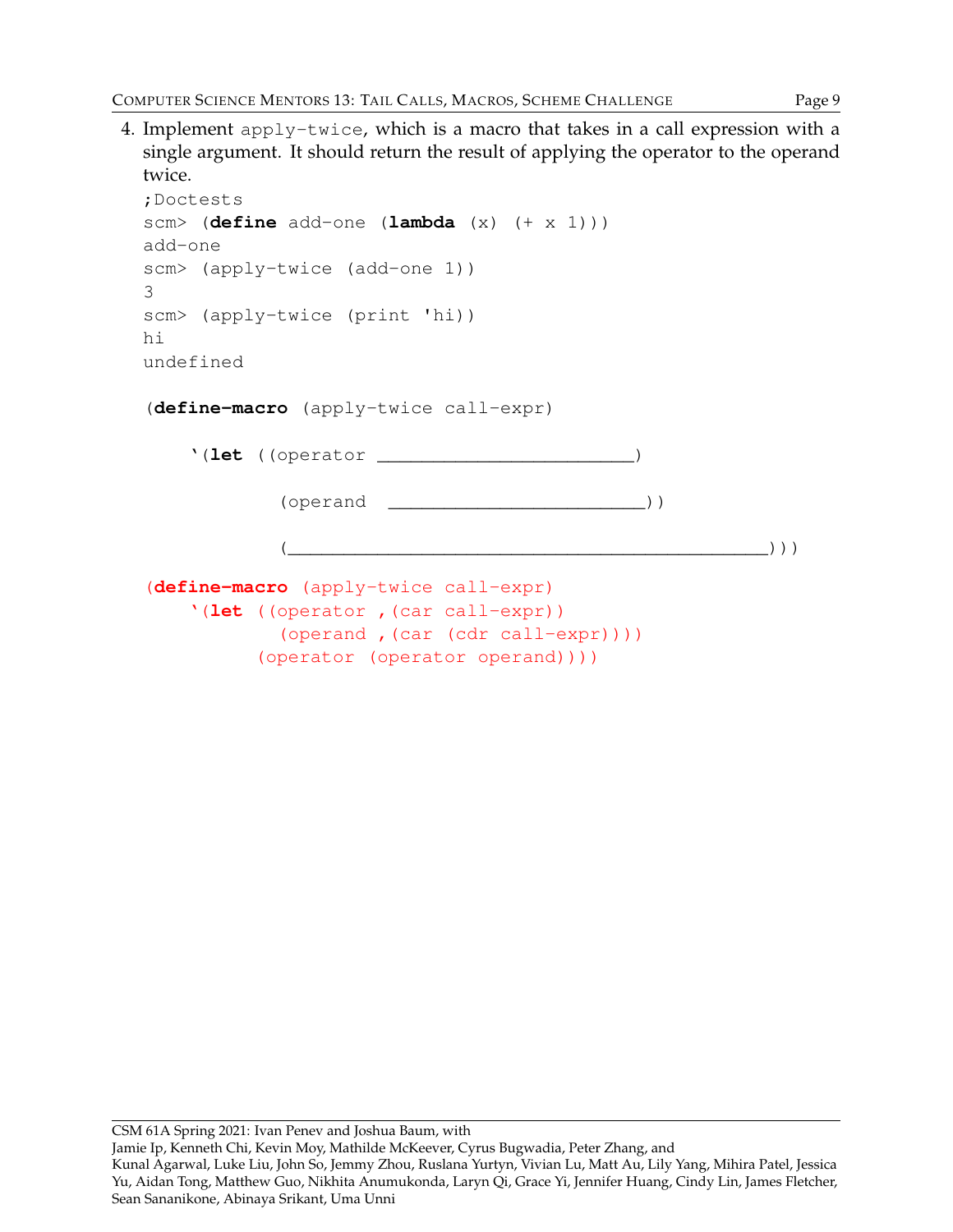# **3 Scheme Challenge**

1. Suppose Isabelle bought turnips from the Stalk Market and has stored them in random amounts among an ordered sequence of boxes. By the magic of time travel, Isabelle's friend Tom Nook can fast-forward one week into the future and determine exactly how many of Isabelle's turnips will rot over the week and have to be discarded.

Assuming that boxes of turnips will rot in order, i.e. all of box 1's turnips will rot before any of box 2's turnips, help Isabelle determine which turnips will still be fresh by week's end. Specifically, fill in decay, which takes in a list of positive integers boxes, which represents how many turnips are in each box, and a positive integer rotten representing the number of turnips that will rot, and returns a list of nonnegative integers that represents how many fresh turnips will remain in each box.

```
; doctests
scm> (define a '(1 6 3 4))
a
scm> (decay a 1)
(0 6 3 4)
scm> (decay a 5)
(0 2 3 4)
scm> (decay a 9)
(0 0 1 4)
scm> (decay a 1000)
(0 0 0 0)
```
(**define** (decay boxes rotten)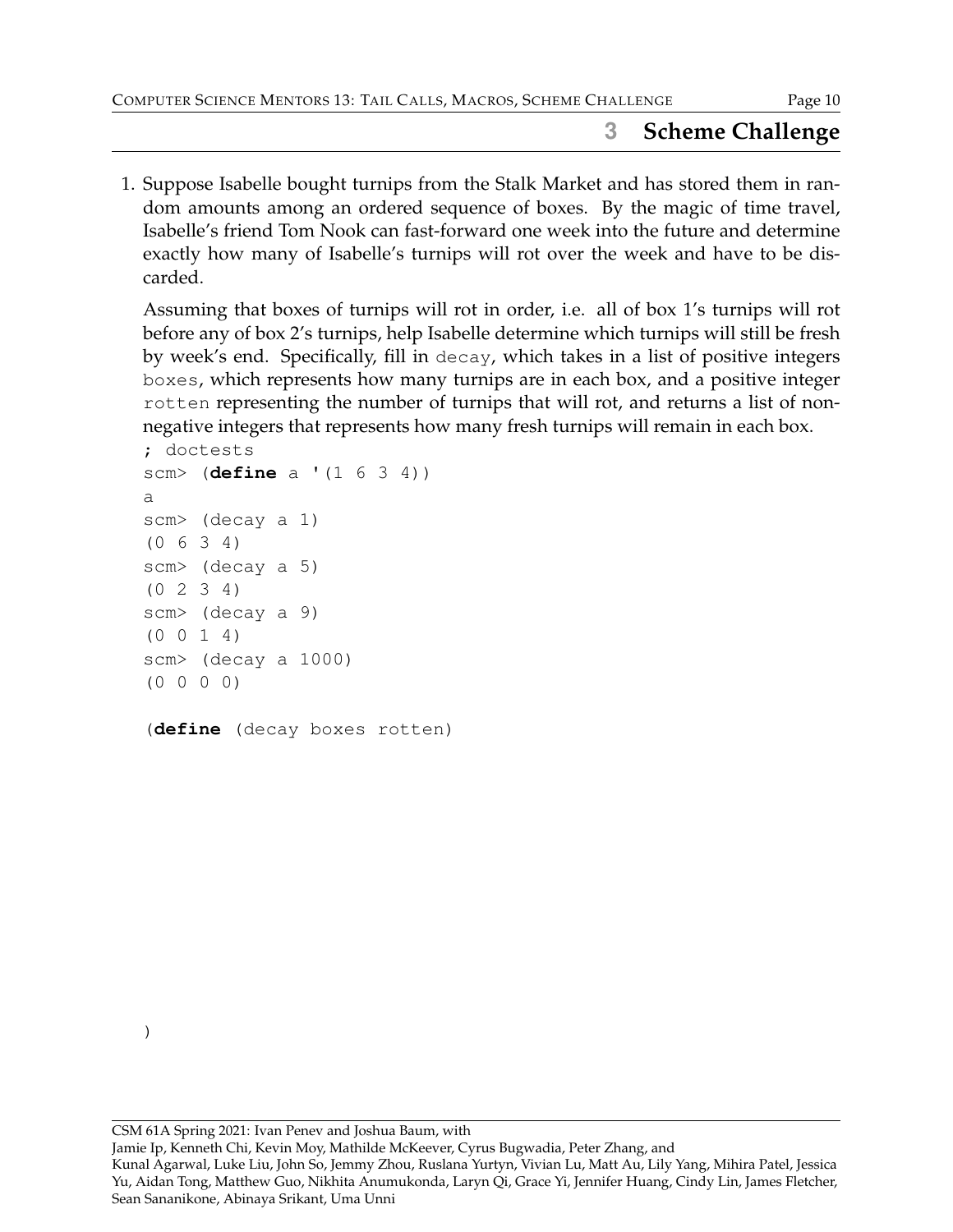)

```
(define (decay boxes rotten)
    (cond
        ((null? boxes) nil)
        ((< rotten (car boxes)) (cons (- (car boxes) rotten)
           (cdr boxes)))
        (else (cons 0 (decay (cdr boxes) (- rotten (car
          boxes)))))
   )
```
2. Finish the functions max and max-depth. max takes in two numbers and returns the larger. Function max-depth takes in a list lst and returns the maximum depth of the list. In a nested scheme list, we define the depth as the number of scheme lists a sublist is nested within. A scheme list with no nested lists has a max-depth of 0.

```
;doctests
scm> (max 1 5)
5
scm> (max-depth '(1 2 3))
\Omegascm> (max-depth '(1 2 (3 (4) 5)))
2
scm> (max-depth '(0 (1 (2 (3 (4) 5) 6) 7))
4
(define (max x y) _____________________________________)
(define (max-depth lst)
    (define (helper lst curr)
         (cond
              ( (  ) ) ) ) ) )(( \qquad \qquad \qquad \qquad ) (max \qquad \qquad \qquad \qquad________________________________))
              (else (helper ________________________))
         )
    \lambda\qquad \qquad ))
```
CSM 61A Spring 2021: Ivan Penev and Joshua Baum, with

Jamie Ip, Kenneth Chi, Kevin Moy, Mathilde McKeever, Cyrus Bugwadia, Peter Zhang, and

Kunal Agarwal, Luke Liu, John So, Jemmy Zhou, Ruslana Yurtyn, Vivian Lu, Matt Au, Lily Yang, Mihira Patel, Jessica Yu, Aidan Tong, Matthew Guo, Nikhita Anumukonda, Laryn Qi, Grace Yi, Jennifer Huang, Cindy Lin, James Fletcher, Sean Sananikone, Abinaya Srikant, Uma Unni